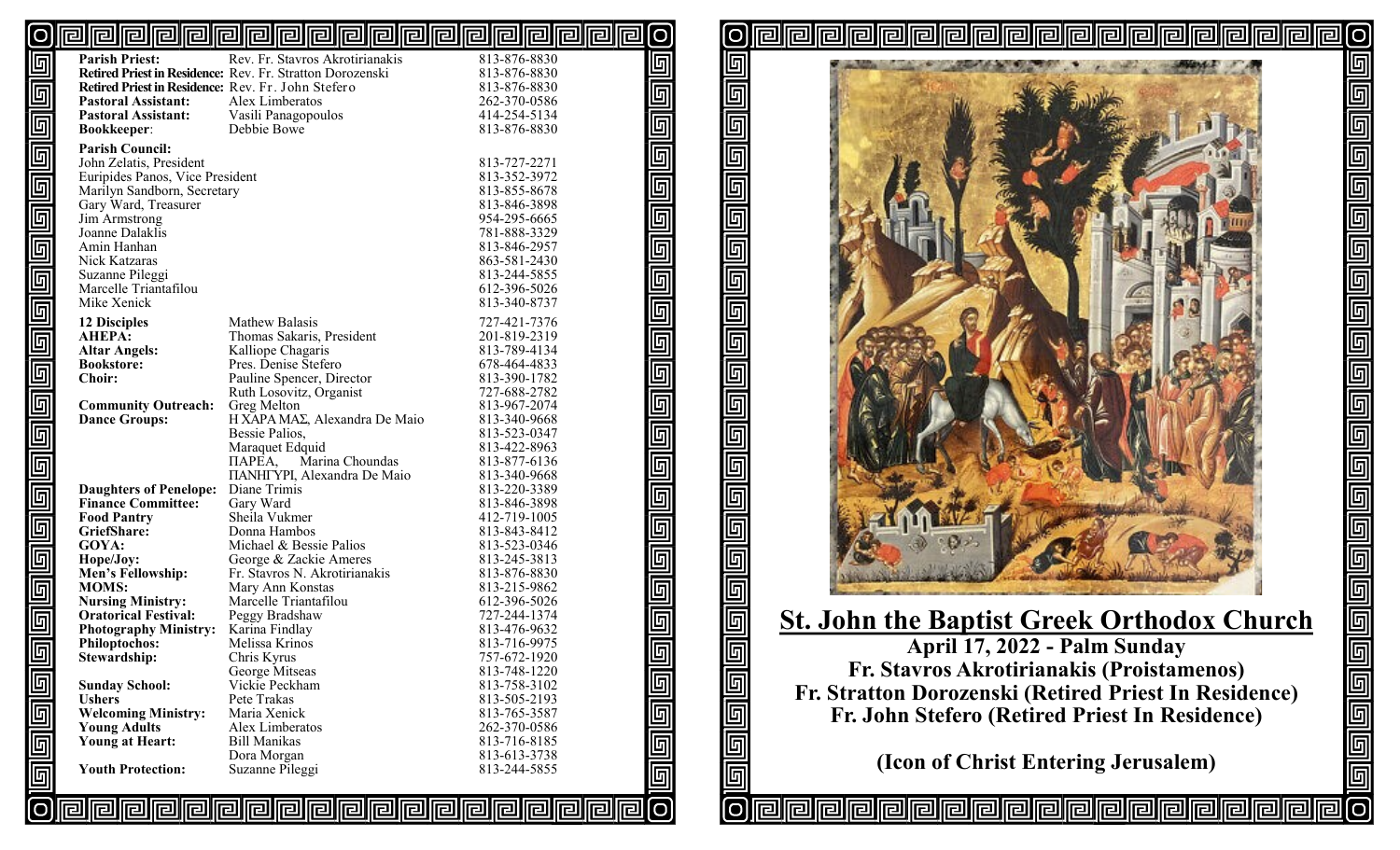| <b>VISION:</b><br>Love God, Love your neighbor and spread the Gospel of Jesus Christ as an Orthodox Christian community.                                                                                                                                                                                                                                                                                                                                                                                                             | <b>Upcoming Services &amp; Events</b> |                                                                                                                          |                                                                       |
|--------------------------------------------------------------------------------------------------------------------------------------------------------------------------------------------------------------------------------------------------------------------------------------------------------------------------------------------------------------------------------------------------------------------------------------------------------------------------------------------------------------------------------------|---------------------------------------|--------------------------------------------------------------------------------------------------------------------------|-----------------------------------------------------------------------|
| <b>MISSION:</b><br>The mission of St. John the Baptist Greek Orthodox Church is to welcome and serve people with love, truth, joy and<br>peace, and to create an environment that encourages all to seek salvation through Orthodox Christianity.                                                                                                                                                                                                                                                                                    | <b>Sunday, April 17</b>               | <b>Palm Sunday</b><br>Orthros 8:30 a.m.<br>Luncheon to follow                                                            | Divine Liturgy 9:45 a.m.                                              |
| <b>CORE VALUES:</b><br>Love, Worship, Community, Learning, Service                                                                                                                                                                                                                                                                                                                                                                                                                                                                   |                                       | <b>Great Vespers</b><br><b>Bridegroom Service</b>                                                                        | $5:00$ p.m.<br>$6:30$ p.m.                                            |
| <b>SYNAXARION:</b><br>Entry of our Lord into Jerusalem<br>Symeon the Hieromartyr and those with him: Abdechalas, Gothazat, Fusik, and another 1,150 Martyrs;<br>Adrian the Martyr; Agapetos the Pope of Rome; Makarios the Archbishop of Corinth                                                                                                                                                                                                                                                                                     | Monday, April 18                      | <b>Holy Monday</b><br>9th Hour<br><b>Pre-Sanctified Liturgy</b><br><b>Bridegroom Service</b>                             | $9:00$ a.m.<br>9:30 p.m.<br>$6:30$ p.m.                               |
| <b>Apolytikion of the Feast (First Mode):</b><br><b>Kontakion (Plagal Second Mode):</b><br>Of the common Resurrection, before Your                                                                                                                                                                                                                                                                                                                                                                                                   | Tuesday, April 19                     | <b>Holy Tuesday</b><br>9th Hour<br><b>Pre-Sanctified Liturgy</b><br><b>Bridegroom Service</b>                            | $9:00$ a.m.<br>$9:30$ p.m.<br>$6:30$ p.m.                             |
| passion assuring us, from the dead, You In heaven upon a throne, on earth<br>raised Lazarus O Christ our God. Where-<br>upon a colt, being carried O Christ<br>fore, like the children, we also carry the<br>symbols of victory. To You, the Victor over our God, You accepted the angels'<br>death, we cry: Hosanna in the Highest, praise and the children's extolling<br>Blessed is He who cometh in the name of<br>hymns, as they cried out to You:                                                                              | Wednesday April 20                    | <b>Holy Wednesday</b><br>9th Hour<br><b>Pre-Sanctified Liturgy</b><br>Holy Unction<br>Bridegroom Service<br>Holy Unction | $9:00$ a.m.<br>9:30 p.m.<br>$3:00$ p.m.<br>$5:15$ p.m.<br>$7:00$ p.m. |
| the Lord.<br>Blessed is He that comes, fallen Ad-<br>am to recall again.<br><b>Apolytikion of the Feast</b>                                                                                                                                                                                                                                                                                                                                                                                                                          | Thursday, April 21                    | <b>Holy Thursday</b><br><b>Vesperal Liturgy</b><br>Passion Service                                                       | $9:15$ a.m.<br>$6:30$ p.m.                                            |
| (Fourth Mode):<br>As by baptism we were buried with Thee, O<br>Christ our God, so by Thy Resurrection we<br>were deemed worthy of immortal life; and<br>praising Thee, we cry: Hosanna in the high-                                                                                                                                                                                                                                                                                                                                  | Friday, April 22                      | <b>Good Friday</b><br>Royal Hours<br>Decoration of Kouvouklion following<br>Apokathelosis<br>Lamentations                | 9:00 a.m.<br>$7:00$ p.m.                                              |
| est; blessed is He that cometh in the Name<br>of the Lord.<br>Welcome to all of our Visitors "Welcome one another just as Christ has welcomed you, for the glory of God." Romans 15:7 We pray that                                                                                                                                                                                                                                                                                                                                   | Saturday, April 23                    | <b>Holy Saturday</b><br><b>Vesperal Liturgy</b><br><b>Great Canon</b><br><b>Resurrection Service</b>                     | 8:30 a.m.<br>$11:00$ p.m.<br>$11:40$ p.m.                             |
| your worship experience with us today will be inspirational and uplifting. Please introduce yourself to an usher or a member of the Welcoming<br>• Ministry and pick-up a "welcome packet" as you exit the church. We are happy that you are with us today!<br><b>Holy Communion</b> is offered only to Orthodox Christians who are in good canonical standing with the church and who have prepared through<br>t prayer and fasting. Everyone is invited to receive the Antidoron (Blessed Bread) at the end of the Divine Liturgy. | Sunday, April 24                      | <b>Holy Pascha</b><br><b>Paschal Liturgy</b><br><b>Agape Vespers</b>                                                     | 12:30 a.m.<br>$11:00$ a.m.                                            |
| <b>Corder for Holy Communion</b> —With Sunday School back in session the order for Holy Communion will be as follows:<br>Choir<br>Altar boys<br>2.<br>Sunday school teachers (who will line up in middle aisle before Communion)<br>Sunday school students (who will line up in the middle aisle before Communion behind the teachers)<br>Then the rest of the congregation<br>5.<br>.                                                                                                                                               | Monday, April 18                      | <b>Bright Monday</b><br><b>Orthros</b><br><b>Divine Liturgy</b>                                                          | <b>St. George the Great Martyr</b><br>$9:00$ a.m.<br>10:00 a.m.       |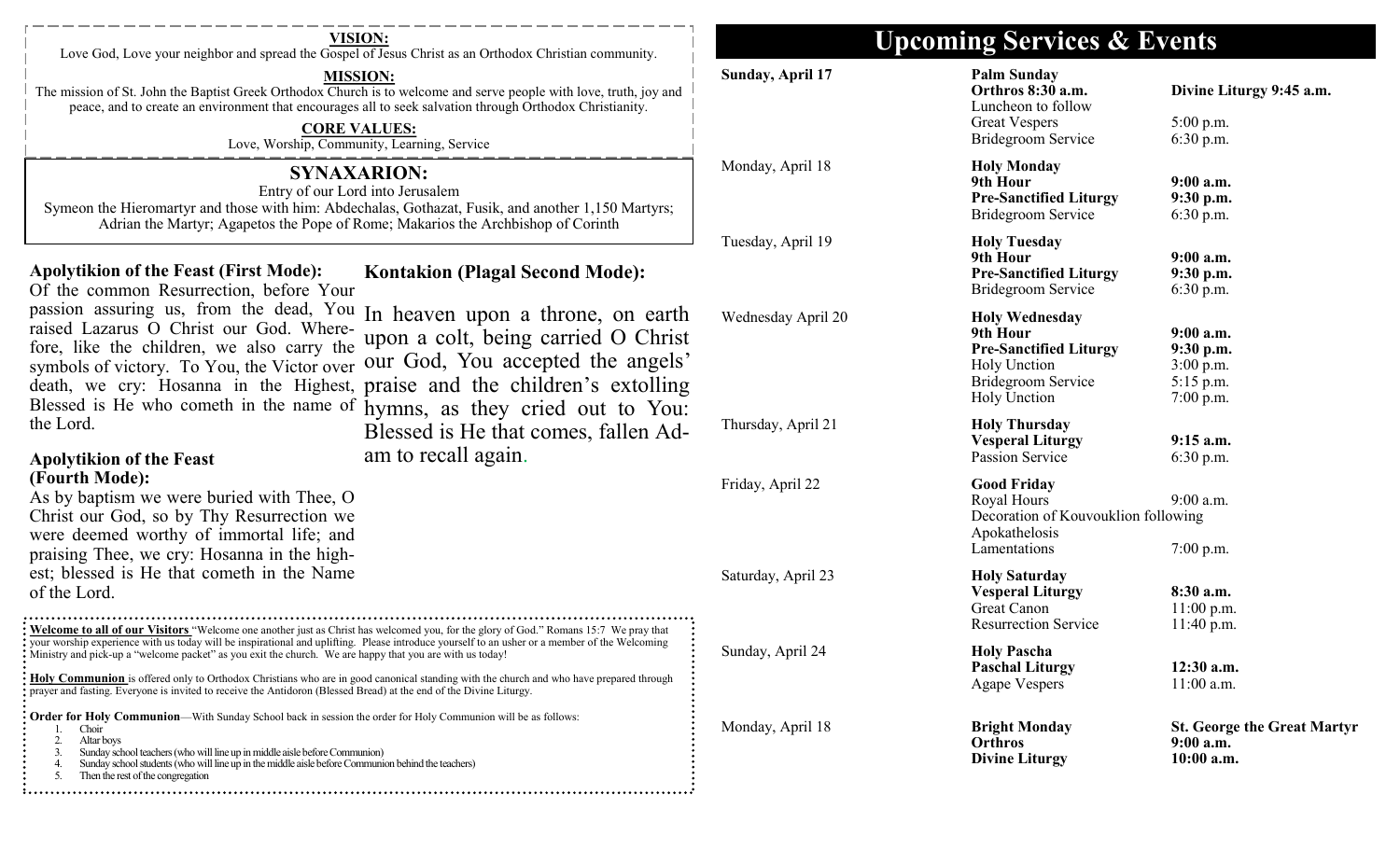# **MINISTRY NEWS & UPDATES**

## **Fifty- Two Verses in Fifty-Two Weeks: The Bible Project April 17-23**

*The next day, a great crowd who had come to the feast heard that Jesus was coming to Jerusalem. So they took branches of palm trees and went out to meet Him, crying "Hosanna! Blessed is He Who comes in the name of the Lord, even the King of Israel!"* 

## *John 12:12-13*

These verses are from Palm Sunday, when a great crowd went out to meet Jesus as He entered Jerusalem. They waved palm branches at Him, and cried "Hosanna! Blessed is He Who comes in the name of the Lord, even the King of Israel!" This scene brings me a lot of con-fusion. First, they were hailing Jesus as the King of Israel. Yet, several days later, the same people in that crowd cried out for Jesus to be crucified. How do we know that the same people participated both on Sunday and on Friday? It was the time of the Passover, when every-one was required to go to Jerusalem for the feast. So there were tons and tons of people. They heard Jesus was coming and ran to meet Him. Undoubtedly, as they shouted "Hosanna!" for the King of Isra-el, they must have wondered where were the chariots and the soldiers to overthrow the Romans. Again, they misunderstood Jesus' mission, which was not political overthrow. Certainly, many were probably disappointed. Certainly they didn't understand who Jesus was. Be-cause the same people became bloodthirsty only days later. We need to remember that our "King" rode a donkey, not a chariot. He had a rag tag group of disciples, not an army of soldiers. As Christians, we need to remember that we are to be like Jesus, to lead with humility and service, not grandeur and selfaggrandizing. We need humble hearts and soft souls. We also need to be like children in the sense that an encounter with Christ in prayer or worship should excite us, as it excited the people of Jerusalem 2,000 years ago.

#### **Pascha Bakesale - April 16 & 17**

First come… first serve… while supplies last! Spanakopita 2lb pan \$20 Spanakopita/Tyropita Triangles 48 pieces \$30 Tsoureki \$10 Koulourakia \$7 Paximathia \$5 South Tampa Sugar Mama Easter Cookie \$4

**Palm Sunday Luncheon - April 17** Join us for a traditional Palm Sunday Luncheon Adults \$15.00 Children \$5 \*all proceeds go to Philoptochos charities

**Help Needed** Many hands make light work! We need volunteers to make skorthalia and desserts. We also need help setting up, serving and cleaning up. If you can help, please contact Lisa Alsina:  $(813)$  728-1094 - lisaalsina@gmail.com

#### **St. John's Bookstore - Paschal Items now Available!!**

*I*tems are now available for the remainder of your journey to Pascha. Holy week service books, red egg dye imported from Greece, wooden and glass eggs with display stands, Resurrection icons, and children's books are some of the many items in stock. Stop by our bookstore today to view our selection.

**GRIEFASHARE** 

GriefShare meets every Thursday In-Person at 6:30 p.m. It may be hard for you to feel optimistic about the future right now. If you've lost a spouse, child, family member, or friends you've probably found there are not many people who understand the deep hurt you feel. This can be a confusing time when you feel isolated and have many questions. "Going to GriefShare feels like having warm arms wrapped around you when you're shivering." GriefShare groups meet weekly to help you face these challenges and move toward rebuilding your life. Each GriefShare session has three distinct elements: Video seminar with experts, support group discussion with

focus and personal study and reflection. We will meet from 6:30 p.m. to 8:30 p.m. on Thursdays. For more information please contact Donna Hambos at 813-843- 8412 or dhambos@msn.com. Books for the program will be provided. Donation for the book suggested but not required. Open to all family and friends. Griefshare remains open enrollment with support towards healing and hope. You can begin at any time.

### **New Church Directory Photo Shoot**

Dear parishioners, It's time for a new church directory! We will have two photographers at our church taking photos of our parishioners for our new church directory. Please mark down the following dates and times in your calendar to coordinate with your families. -April 29 (Friday) & 30 (Saturday): 11:30 a.m. - 5:30 p.m. Everyone photographed will receive a free directory! The sign-up link can be found here: **https://www.ucdir.com/schedule/login.php** Username: fl776 Password: photos

# **Readings for St. John Climacus**

**Prokeimenon:** Blessed is he who comes in the name of the Lord. Give thanks to the Lord, for He is good; for His mercy endures forever.

**The Epistle Reading is from St. Paul's First Letter to the Philippians (4:4-13)**

Brethren, rejoice in the Lord always; again I will say, Rejoice. Let all men know your forbearance. The Lord is at hand. Have no anxiety about anything, but in everything by prayer and supplication with thanksgiving let your requests be made known to God. And the peace of God, which passes all understanding, will keep your hearts and your minds in Christ Jesus. Finally, brethren, whatever is true, whatever is honorable, whatever is just, whatever is pure, whatever is lovely, whatever is gracious, if there is any excellence, if there is anything worthy of praise, think about these things. What you have learned and received and heard and seen in me, do; and the God of peace will be with you. But I rejoiced in the Lord greatly that now at last your care for me has flourished again; though you surely did care, but you lacked opportunity. Not that I speak in regard to need, for I have learned in whatever state I am, to be content: I know how to be abased, and I know how to abound. Everywhere and in all things I have learned both to be full and to be hungry, both to abound and to suffer need. I can do all things through Christ who strengthens me."

## **Gospel Reading is from John (12:1-18)**

Six days before Passover, Jesus came to Bethany, where Lazaros was, whom Jesus had raised from the dead. There they made him a supper; Martha served, and Lazaros was one of those at table with him. Mary took a pound of costly ointment of pure nard and anointed the feet of Jesus and wiped his feet with her hair; and the house was filled with the fragrance of the ointment. But Judas Iscariot, one of his disciples (he who was to betray him), said, "Why was this ointment not sold for three hundred denarii and given to the poor?" This he said, not that he cared for the poor but because he was a thief, and as he had the money box he used to take what was put into it. Jesus said, "Let her alone, let her keep it for the day of my burial. The poor you always have with you, but you do not always have me." When the great crowd of the Jews learned that he was there, they came, not only on account of Jesus but also to see Lazaros, whom he had raised from the dead. So the chief priests planned to put Lazaros also to death, because on account of him many of the Jews were going away and believing in Jesus. The next day a great crowd who had come to the feast heard that Jesus was coming to Jerusalem. So they took branches of palm trees and went out to meet him, crying, "Hosanna! Blessed is he who comes in the name of the Lord, even the King of Israel!" And Jesus found a young donkey and sat upon it; as it is written, "Fear not, daughter of Zion; behold, your king is coming, sitting on a donkey's colt!" His disciples did not understand this at first; but when Jesus was glorified, then they remembered that this had been written of him and had been done to him. The crowd that had been with him when he called Lazaros out of the tomb and raised him from the dead bore witness. The reason why the crowd went to meet him was that they heard he had done this sign.

**Prayer List:** Lord Jesus Christ, Physician of our Souls and Bodies, visit and heal your servants: Felix; Sylvia Michos; Eva Coppalla; Christopher; Christopher; Mary & Peter Nenos; Tony Ekonomou; Keith Lynn & Patrick Carroll; Ourania Tziotis, Irina, Marina, Yuri, and Christophoros; Ashley Snyder; Evangelos & Caroline Critkas; Constantinos & Kalotina Klimis; Christine Alex, June, Lillian Thomas; Scotty; Desi Serriera; Ashley Kladakis; Dora Kallas, Kathy & Andrew Bouzinekis; Anastasia; Virginia Georgiou, Ron Myer, Toula Tsaros, Fr. Pat Legato, Nellie Pringle, Yolanda Webb, Angela Bougas, Tony Ekonomou, Ron, Jason Vickers, Rex Garrison, Tina Chakonas, Ann Demas, Christina Noel Kouzes Houck, Evangeline Xeroteres, Ashley Henderson, Natalie Henderson, Chris, Debbie, James, Avery, Lily, Jacob, Jesse, Ann, Rosario, Antonia Caffentzis, Alissa, John, Angela, Joey, Christine Scourtes, Steven, Phyllis, John Zelatis, Reagan, Peter Zaharis, Alexandra Ferrarolis, Leon & Despina Botham, Cindy Xenick, Mary Ellen Evdemon, Marie Sofia Panagopoulos, Maria Hursey, Chris Vamvakias, John Myer, Mike Trimis, Robert and Alice Stoccardo, John Alexander, Michael Romero, George Hambos, Dean Kondilis and Family, Bill and Nancy Manikas, Patricia Costello, Anastasia Smyrnakis, Ekaterina & Anna Shushaalykova, Dora Koudouna, Debbie Phelps, Mary Voykin, David Voykin, Denise Badrane, Don Payne, and all victims of war, terrorism, crime, natural disaster, and all of whom we are unaware.